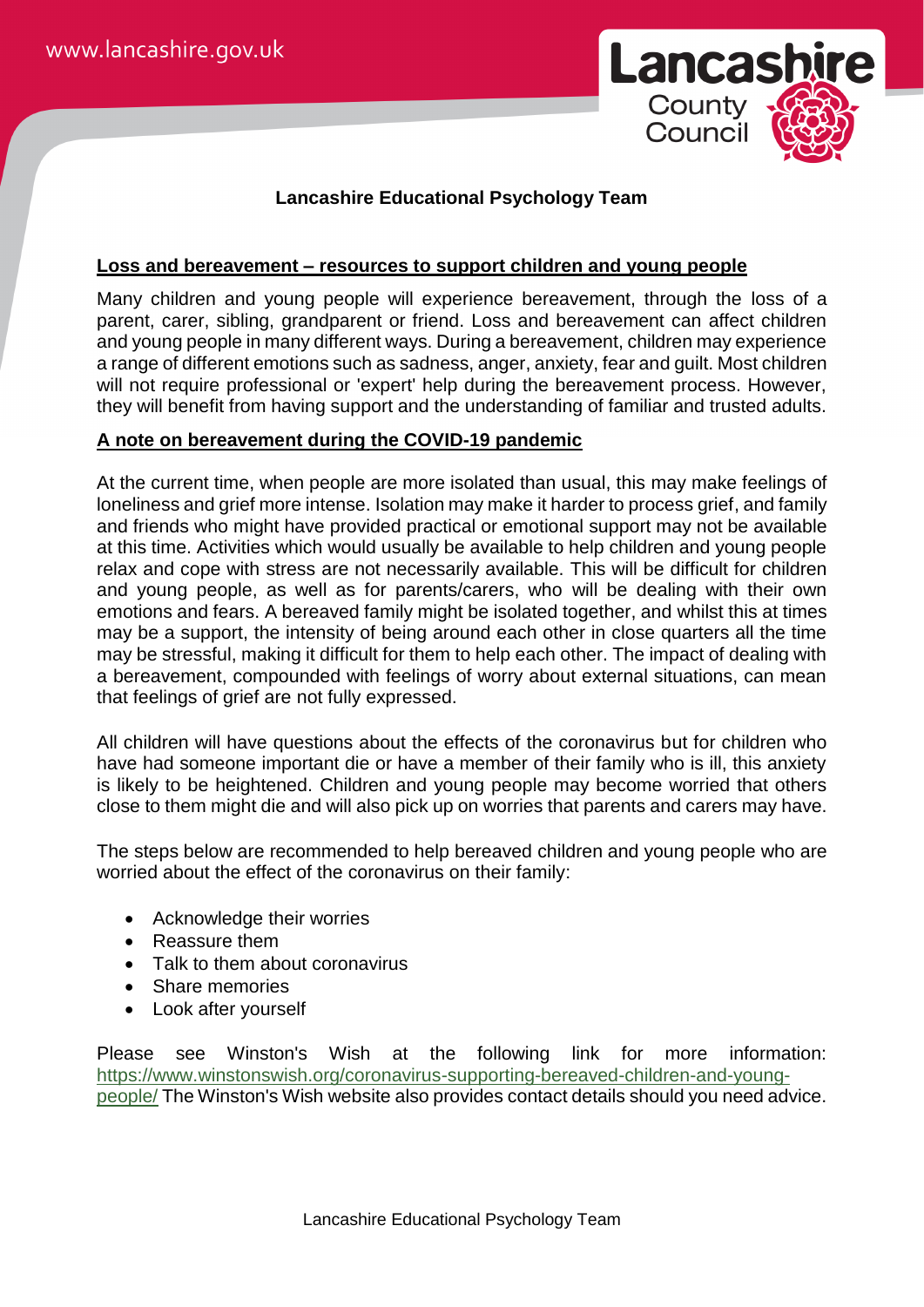# **The purpose of this document**

The purpose of this document is to support adults so that they feel more confident and equipped when helping a child or young person who is going through a period of bereavement. Please see below for a list of resources that might be useful for supporting children and young people through this time.

Although there are a number of resources available, it is important that adults select resources carefully and explain to children what is happening in such a way that is appropriate for their age or stage of development. Children and young people with special educational needs may need resources to be adapted or simplified to support their understanding. Some of the websites include resources to support children with special educational needs.

# **Websites:**

**Winston's Wish:**  [www.winstonswish.org.uk](http://www.winstonswish.org.uk/)

**Cruse Bereavement Care:**

[https://www.cruse.org.uk](https://www.cruse.org.uk/)

## **Child Bereavement UK:**

[https://www.childbereavementuk.org](https://www.childbereavementuk.org/)

### **Childhood Bereavement Network:**

<http://www.childhoodbereavementnetwork.org.uk/>

# **Grief Encounter:**

[http://www.griefencounter.org.uk](http://www.griefencounter.org.uk/)

# **Books:**

### **'Badger's Parting Gifts' (2013): S. Varley.**

This book provides young children with a means to understand grief through a story about a badger and the special items he gave his friends during his lifetime.

# **'Water Bugs and Dragonflies: Explaining Death to Young Children' (2004): D. Stickney.**

This book uses the analogy of a water bug and their emergence as dragonflies to explain death to children.

### **'Always and Forever' (2013): A. Durant.**

This book explains death gently through a story about animals, for children aged 3 to 5.

# **'It's OK to be Sad' (2005): M. Collins.**

This book contains activities to help children aged 4 to 9 to manage loss, grief or bereavement. Stories about different life events are used to illustrate the range of feelings,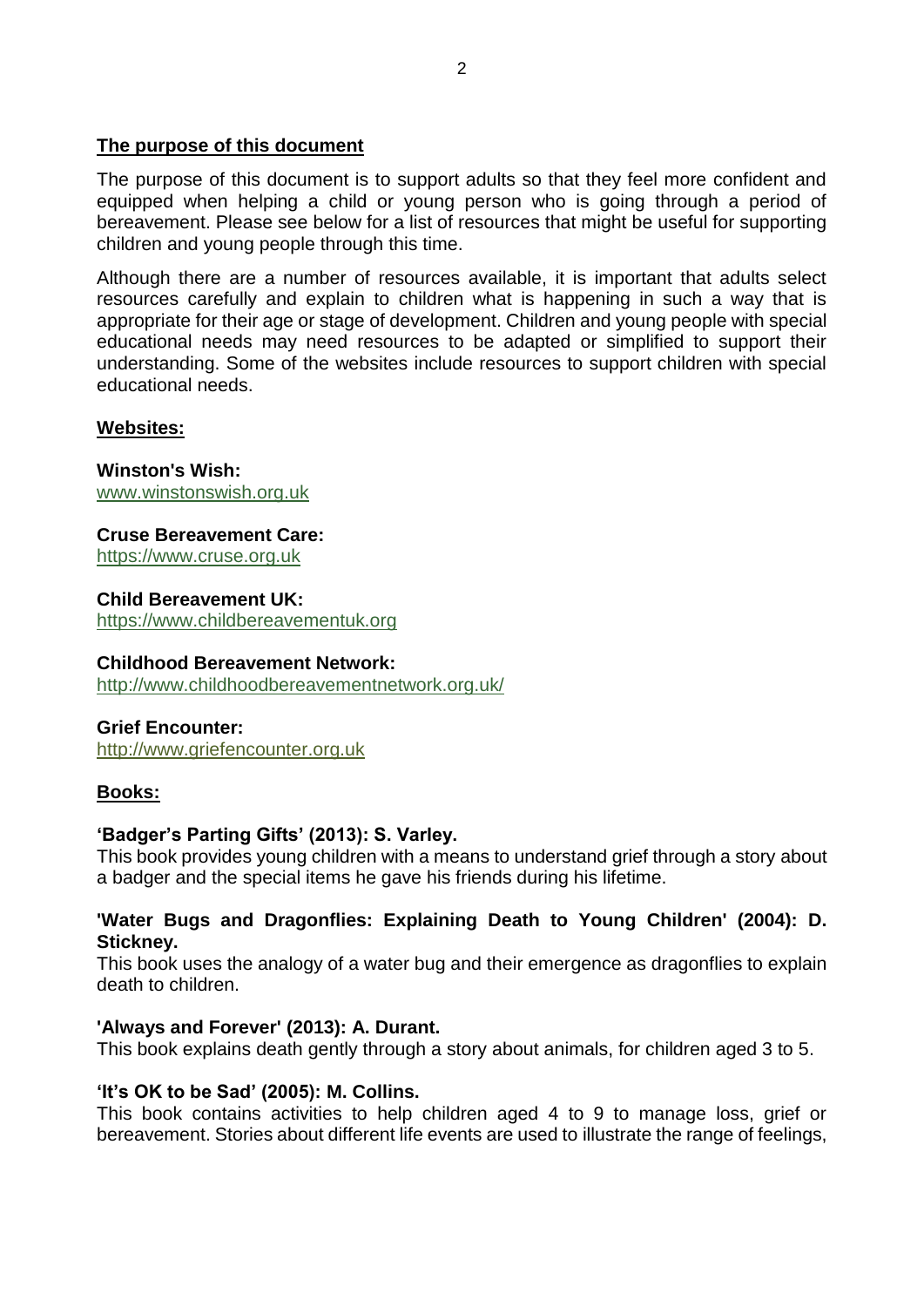give permission for the expression of feelings, encourage empathy towards others and demonstrate that loss is a common experience for us all.

### **'Goodbye Mousie' (2004): R.H. Harris.**

A book that teaches young children about death through the loss of a beloved pet mouse. This story is suitable for children aged 4 to 8 years.

### **'The Dragonfly Story: Explaining the death of a loved one to children and families' (2018): K. Owen.**

This book tells the author's experiences of grief and child loss through the adaptation of the fable of the transformation of the dragonfly.

### **'Muddles, Puddles and Sunshine: Your activity book to help when someone has died' (2000): D. Crossley.**

This book offers practical and sensitive support for bereaved children through a series of activities and exercises for children aged 5 to 7.

### **'The heart and the bottle' (2010): O. Jeffers.**

This book explores themes of love and loss through a story for children aged 5 to 8.

#### **'What on earth do you do when someone dies?' (1999): T. Romain.**

This book offers practical strategies for dealing with grief and the overwhelming emotions involved, such as sadness, fear, anger, guilt, and helps answer all the questions children have about death. It is suitable for children aged 5 to 10.

#### **'I miss you' (2009): P. Thomas.**

This reassuring picture book explores the difficult issue of death of a loved one for young children. It is suitable for children aged 6 to 11.

### **'Rudi's Pond' (2000): E. Bunting.**

A story that explores the death of a classmate: his friends remember him by building a schoolyard pond in his memory.

### **'The Day the Sea Went Out and Never Came Back' (2003)**: **M. Sunderland.**

This book is a story about a sand dragon and is for children who have lost someone they love, suitable for children ages 4 to 12.

# **'When someone very special dies' (1988): M. Heegaard.**

This book involves drawing and colouring to help children work out their feelings about death, for children aged 9 to 12.

### **'Remembering: Providing support for children aged 7-13 who have experienced loss and bereavement' (2004): L. Nelson and T. Rae.**

This book provides a range of sensitive, positive and emotionally literate activities that can be used in whole class, small group or individual settings for children aged 7 to 13.

### **'Grief encounter' (2004): S. Gilbert.**

This book encourages conversations about loss between children and adults and is suitable for primary and early secondary school pupils.